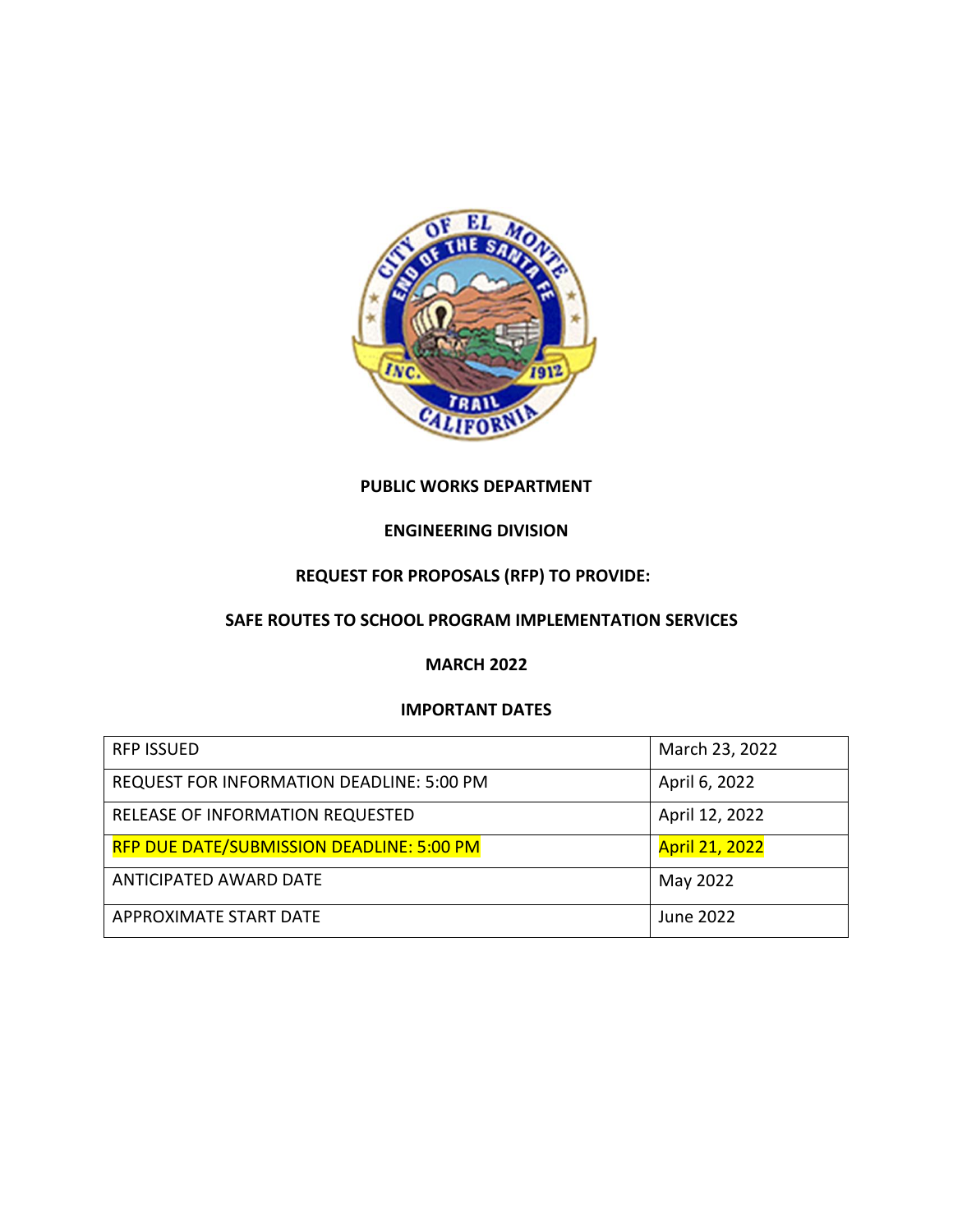# **REQUEST FOR PROPOSALS** TO PROVIDE: SAFE ROUTES TO SCHOOL PROGRAM IMPLEMENTATION SERVICES

### Table of Contents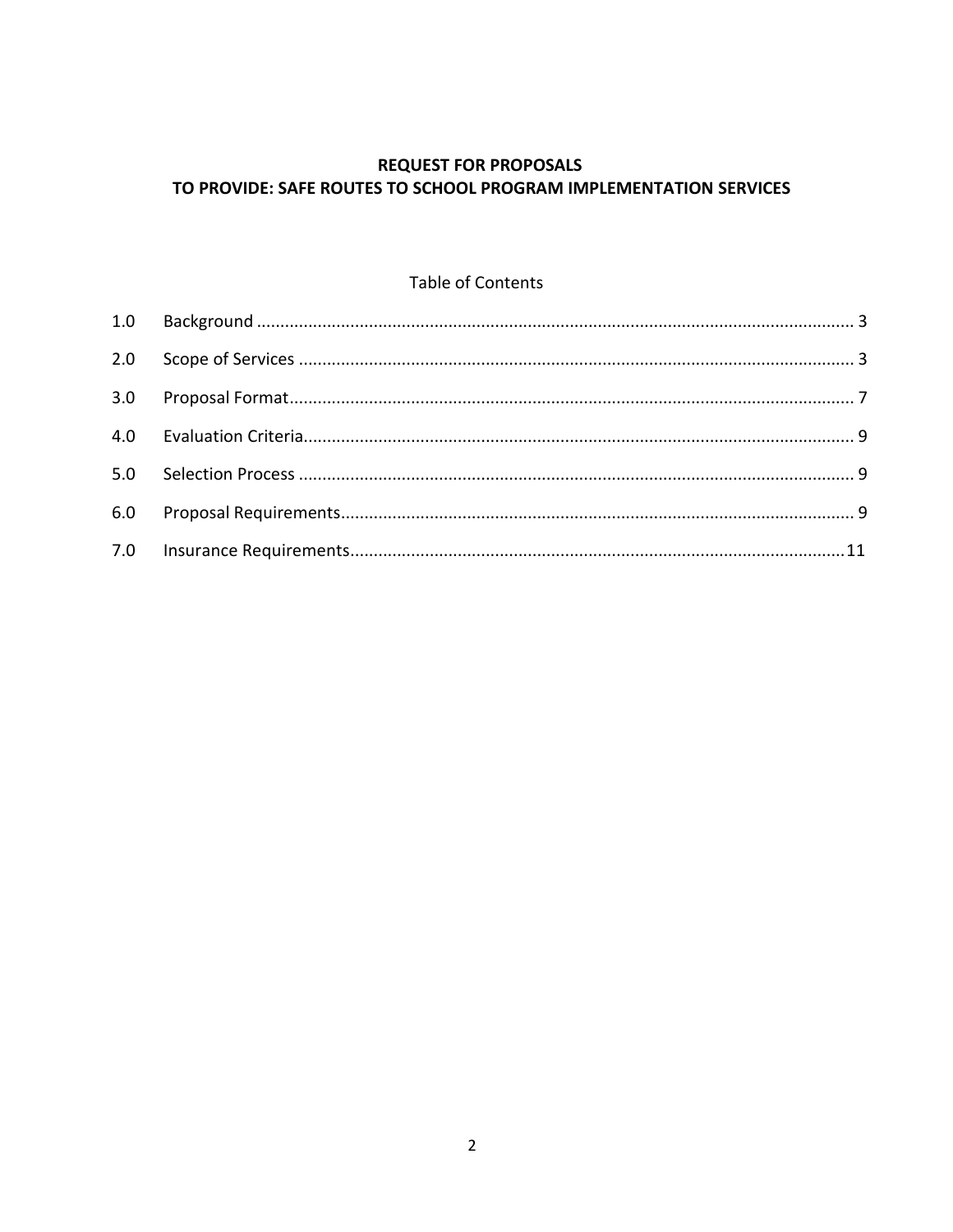## <span id="page-2-0"></span>**1.0 Background**

The City of El Monte (hereafter referred to as the "City"), the hub of the San Gabriel Valley, is located approximately 12 miles east of downtown Los Angeles. The City is the ninth largest city in Los Angeles County with a population of approximately 115,800 residents. The City encompasses two (2) primary watersheds – San Gabriel River (approx. 1,577 acres) and Los Angeles River (4,548 acres) and the tributary area of Legg Lake to the south. The City occupies approximately ten square miles and is primarily built-out, with a few remaining undeveloped parcels. The City is mostly residential, with a mixed use of commercial businesses and a minor number of industrial parcels. The City was incorporated in 1912 as a general law city and operates under the Council/Manager form of government. The City is governed by a five- member City Council and is administered by the City Manager.

The Public Works Department – Engineering Division oversees the City's Capital Improvement Program and any community outreach or planning a project may need. **The City of El Monte is soliciting proposals from qualified firms to assist with implementing a safe routes to school (SRTS) program.** The selected firm will have to create a comprehensive SRTS program including pedestrian and bicycle safety workshops, and encouragement and education activities in 10 elementary and 2 middle schools within the Mountain View School District. Three major project activities include: 1) develop and promote school walking and biking maps; 2) host walking school buses and bike trains with school staff and parents; and 3) host special walking and bike encouragement events and activities.

The City of El Monte received a grant in the amount of \$583,000 through the Caltrans Active Transportation Program to fund this project. Grant funds are allocated for staff costs and other direct costs such as mileage, parking, transit passes, supplies (clipboards, pens, pencils, highlighters, binders, paper), materials (surveys, training material print out, copies, flyers, posters, maps, banners, bus shelter ads, pamphlets), incentives (stickers, lights, buttons, snacks, reflective safety bands, reflective tape), equipment (safety cones), and event insurance. All work is expected to take place over the course of two school years and must be completed within 36 months of award of a contract to the selected firm.

The firm will provide a proposal with a separate cost proposal and not-to-exceed fee to perform the services requested.

### <span id="page-2-1"></span>**2.0 Scope of Services**

The prospective consulting firm shall show significant experience and expertise in community outreach, safe routes to school program development, and providing educational support to said adequate programs. In addition, the consulting firm shall have the staffing resources to provide all outreach materials; collect and evaluate data; create reports based on surveys and collected data; organize and run outreach presentations; recruit volunteers; create a website and social media page; create advertisements; create maps for adequate walking/biking routes; and host trainings. Within the classroom, it will be expected that the prospective consulting firm conducts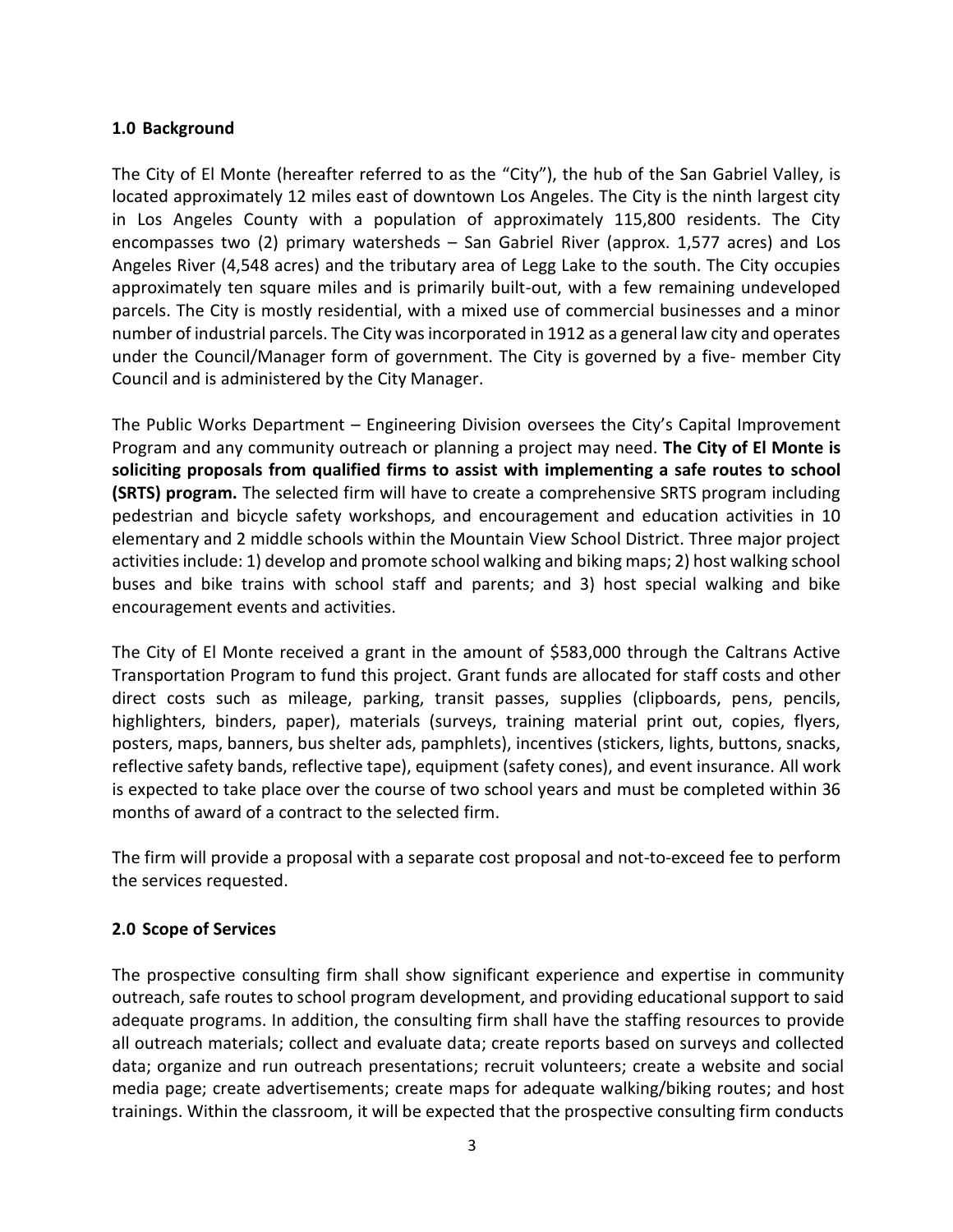safety presentations, host workshops, provide lessons, create ongoing school and community events, conduct data, and perform an analysis of gathered information.

The Scope of Work, as may be modified through negotiation and/or by written addendum issued by the City, will be made a part of the Agreement. The selected firm will be expected to furnish a team to have the knowledge, ability, and experience with the following:

## **A. Program Evaluation: Ped/Bike Counts and SRTS Surveys**

The consulting firm will evaluate program efficacy by: conducting baseline ped/bike counts at intervention and non-intervention schools at the beginning and end of each school year; and conducting surveys of parents and students.

- Outreach activities (e.g., presentations, flyer distribution after school) to recruit parent and community volunteers to assist with counts (at least 10 district-wide activities per year)
	- Deliverables: Outreach materials, volunteer lists, photos, sign-in sheets
- Conduct ped/bike count trainings to teach volunteers how to utilize standardized count forms and practices (minimum 2 trainings per school year). Ensure that trainings are given to staff and parents who can help sustain the Program activities after the grant period is over.
	- Deliverables: Sign-in sheets, agendas, training materials
- Conduct start- and end-of-school year counts at all 12 MVSD elementary and middle school sites to collect baseline and post-completion data.
	- Deliverables: Survey materials, collected and completed surveys
- Input, review, and evaluate count data (school year reports for Year 1 and Year 2 of Program)
	- Deliverables: Compiled raw data/matrices, evaluation reports
- Collect annual Program surveys (paper and online surveys) of parents and students to inform program implementation and evaluation (include all students, and target at least 350 parent surveys per year.)
	- Deliverables: Collected surveys and survey reports, including recommendations for Program refinements to increase effectiveness

### **B. Walking School Bus and Bike Train Program**

Consulting firm shall develop and launch walking school bus and bike train programs.

- Conduct parent presentations regarding health/academic benefits of daily use of forms of active transportation to attend school (24 presentations; 12 per year)
	- Deliverables: Photos, PPT, participation charts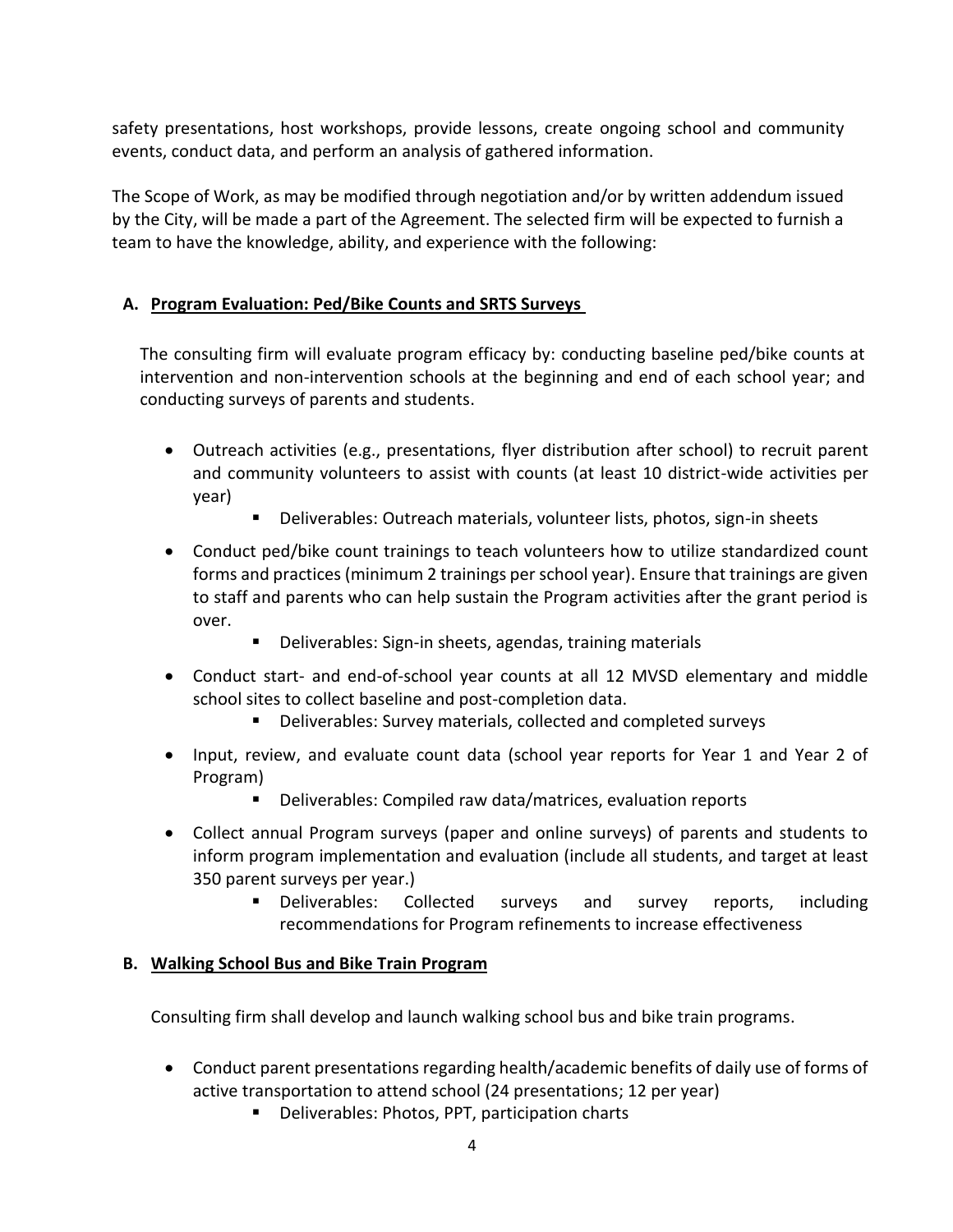- Recruit parent volunteers and conduct walking school bus route audits (12 audits) (Year 1)
	- Deliverables: Volunteer lists, audit maps
- Develop and facilitate at least bi-monthly SRTS parent groups (at least 2 groups to cover geographical area of MVSD) to assist with Program support during and after the grant period. These groups will develop post-grant "Action Plans" to continue the work and decide to pass off leadership and implementation roles to the next generation of parents, students, and staff.
	- Deliverables: Meeting agendas, sign-in sheets, minutes, "End-of-Year Action Plan"
- Identify walking/biking routes and develop walking/biking route maps for each school (12 school-specific maps)
	- Deliverables: Final route maps for each school in MVSD
- Develop district-wide walking/biking map highlighting points of interest including parks, recreational facilities, and transit stops (1 map)
	- Deliverables: Final map
- Host walking school bus trainings for parents and volunteers (15 trainings)
	- Deliverables: Sign-in sheet, outreach flyer
- Launch walking school bus program with participation of SRTS parent groups and staff walking "mascots"
	- Deliverables: Photos, school participation charts
- Launch bike train program
	- Deliverables: Photos, participation charts
- Host train-the-trainer workshops for parents/staff of all MVSD schools (minimum 2 per year) to support post-grant sustainability and encourage volunteer participation.
	- Deliverables: Agendas, sign-in sheets

## **C. SRTS Education Programming**

Consulting firm shall provide SRTS education programming at participating high-need MVSD schools.

- Conduct elementary school pedestrian and bicycle safety presentations, workshops, and bicycle rodeos (minimum 12 per year)
	- Deliverables: Agendas/curriculum, photos
- Conduct in-class SRTS education lessons (e.g., ped/bike safety and rules, active design) in MVSD school PE classes, including PE staff (minimum 40 classes per year)
	- Deliverables: Attendance sheets, photos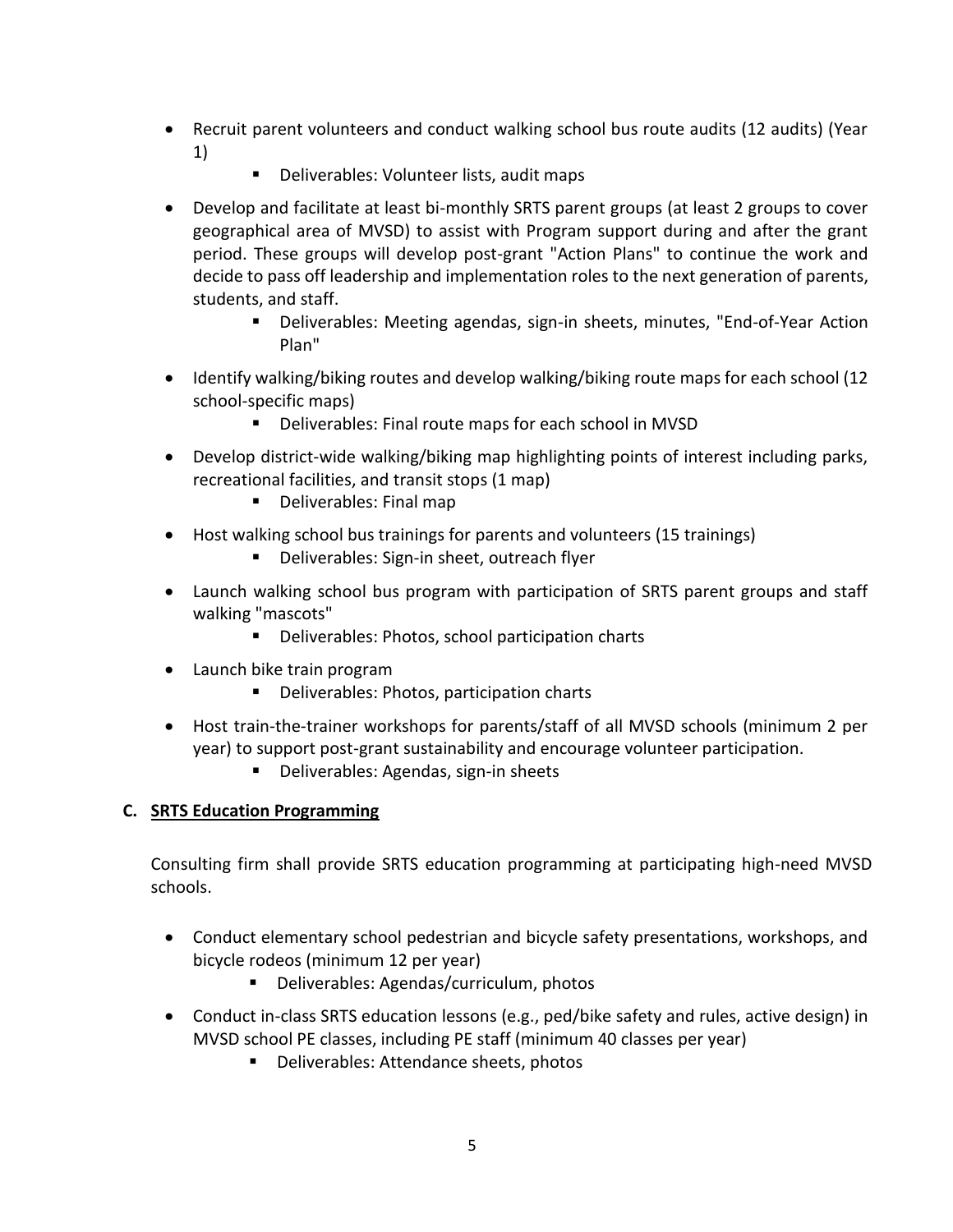- Develop and facilitate SRTS Youth Advocate group with students from participating middle schools (at least 2 groups, weekly meetings during school year). These students are most likely to become future Program advocates and leaders, post-grant period.
	- Deliverables: Sign-in sheets, agendas
- Host Safe Streets training seminar for most active/engaged parent, volunteer, and student leaders (2 seminars)
	- Deliverables: Attendance sheets, photos
- Develop and launch program website and social media pages to help disseminate program information (1 website, 2 social media accounts)
	- Deliverables: Developed website, social media pages
- Develop community safety messaging campaign and materials with assistance of SRTS parent and student groups
	- Deliverables: Completed materials and PSAs
- Launch community education advertising campaign
	- Deliverables: Photos of banners, bus-shelter ads

## **D. SRTS Encouragement Programming**

Consulting firm will provide SRTS encouragement programming at participating high-need MVSD schools.

- Organize and participate in SRTS encouragement events and activities (e.g., intra/interschool contests for National Walk/Bike to School Day/Week/Month; Bike Week events; dress up days; annual encouragement contests; special active-public transit outings) (minimum of 12 events/activities per year)
	- Deliverables: Flyers, notices, photos, posters, press releases
- Conduct ongoing SRTS program outreach at school and community events (e.g., back-toschool nights, health/college/teen job fairs) (minimum 10 events per year)
	- Deliverables: Social media postings, flyers, event photos
- Coordinate with Pasadena City College and Rio Hondo College, Temple City Sheriffs, El Monte Police Department, community groups/clubs, and bicycle shops to accept lost/abandoned/unneeded bicycles, bicycle parts and supplies
	- Deliverables: Donation agreement forms, photos
- Host "Learn How to Ride a Bike" workshops (minimum 12 per year)
	- Deliverables: Sign-in sheets, photos

The City reserves the right to delete specific task(s) and/or line items at no additional cost.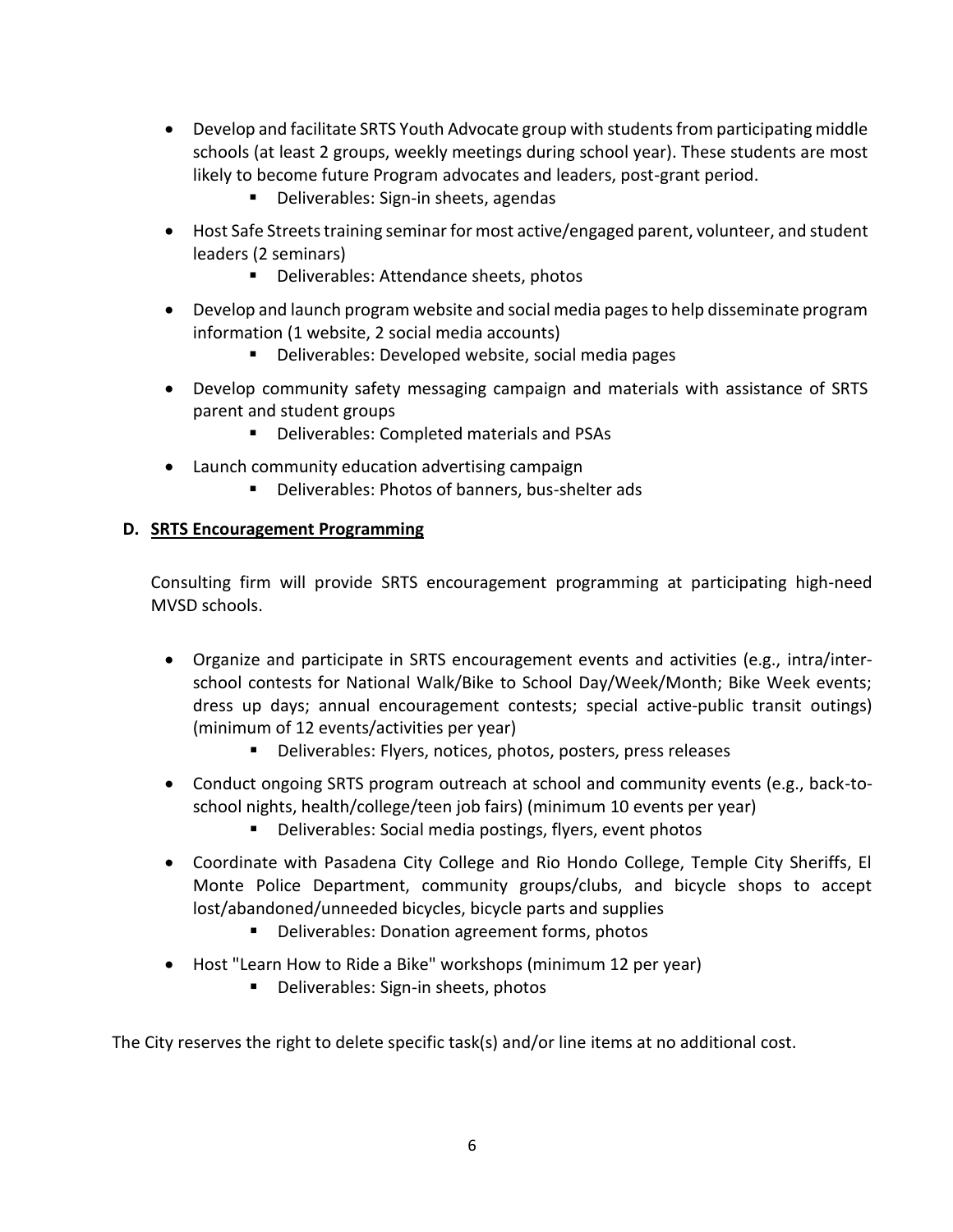### <span id="page-6-0"></span>**3.0 Proposal Format**

All firms shall include the following information and comply with the associated page limit restrictions and limited to thirty (30) pages total. Note that one (1) page includes the front side of an 8.5"x11" sheet of paper and the cover does not constitute a page.

**1) Cover Letter.** Maximum one (1) page cover letter signed by an officer of the firm, binding the firm to all of the commitments made in the submittal. The letter shall include name, address and phone number of the person authorized to represent the firm and shall include the following Statement:

I have read, understood, and agree to all statements in this Request for Proposals and acknowledge receipt of all addendums/amendments as well as to the terms, conditions, and attachments referenced.

- **2) Firm's Background.** Background on the firm and its area(s) of professional expertise relevant to this RFQ. Introduce the consultant and project team, summarizing your general qualifications and areas of expertise.
- **3) Qualifications and Experience.** Provide an overview of the firm's experience and qualifications, with special attention to the firm's experience on similar projects or assignments.Provide examples of comparable projects completed within the last five years. Summarize the relevant experience, work history, training, education, and special certifications of the proposer's personnel who will be performing the professional services contemplated under this RFP. Briefly discuss the proposed staff's experience in conducting community outreach, education, and bike/pedestrian training as noted above. Relevant experience can include your company's overall experience and experience with providing similar programs for municipal agencies. If applicable, describe firm's experience with State or Federally funded projects and/or experience with Caltrans procedures.
- **4) Proposed Personnel.** Qualifications should include an organization chart showing the names and responsibilities of key personnel and their role on the project, as well as a resume that demonstrates their requisite experience and qualifications relative to the scope of work. Identify a project representative who will oversee the proposed team**.** Identify all subcontractors that are to be used and include a description of the work they will perform along with resumes.
- **5) Project Approach.** The firm shall explain the way in which the firm will complete all the services and deliverables as called for under the RFP. Include a brief overview of the Consultant's understanding of the program. Identify if any equipment will be provided or is needed to perform the scope of work. The content will reflect the particular viewpoint of the Consultant.
- **6) Quality Assurance/Quality Control Procedures.** Brief description of the consultant's approach to implementing a program-specific Quality Control approach. The Proposer shall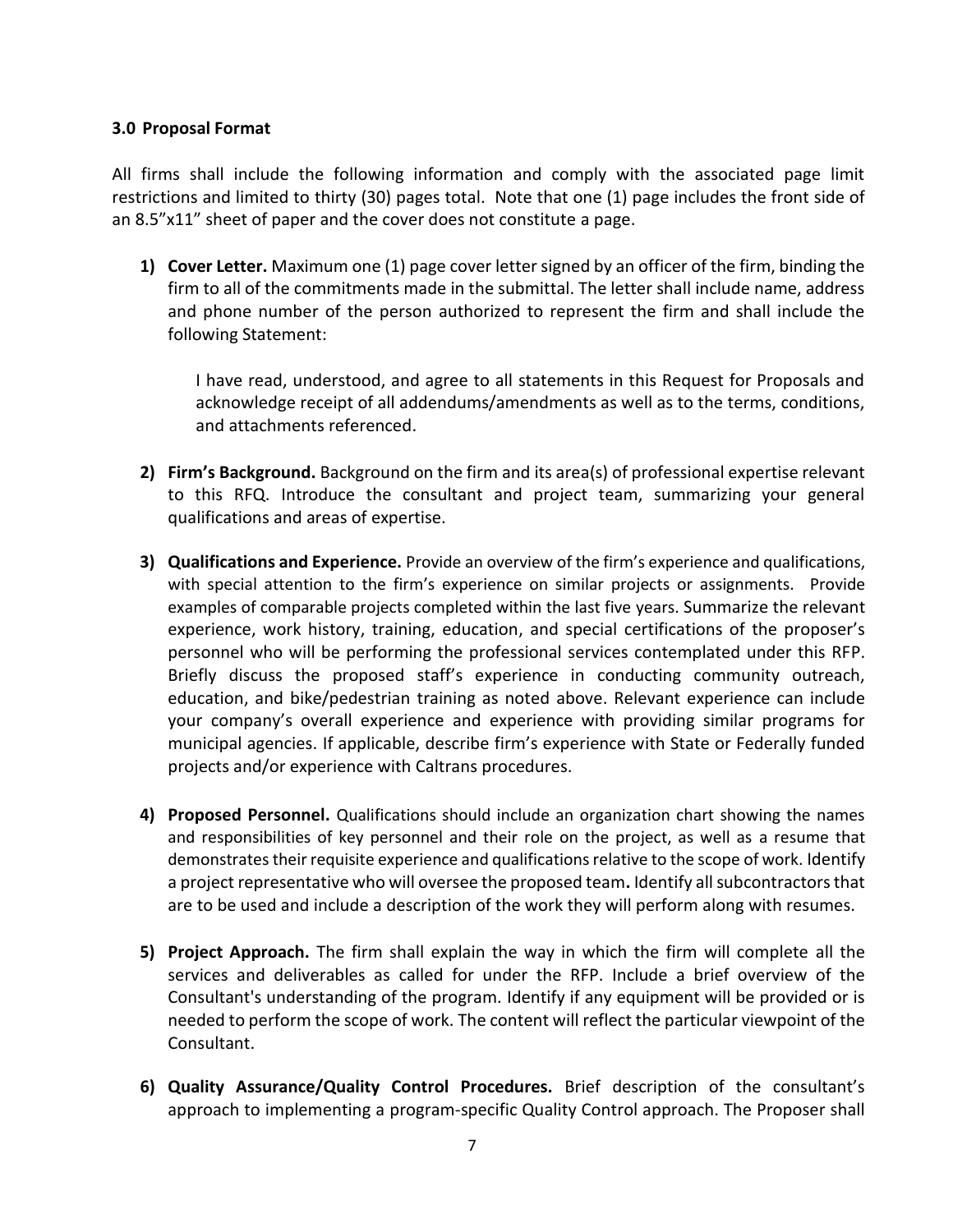describe the firm's policies and procedures for assuring high quality work, proper implementation strategies for outreach, data collection, and analyzation, in-depth knowledge of programs' educational and training needs, including monitoring of any proposed sub-contracts. Identify the QA/QC manager and their qualifications.

- **7) References.** Provide at least three (3) public agency references going back no more than five (5) years from the issuance of this RFP in which the firm has provided services similar to those requested under this RFP. The references should include the name, title and contact information of the public agency officer or employee responsible for overseeing the proposer's work.
- **8) Cost Proposal.** The Cost Proposal should contain all pricing information related to performing the scope of work, including a breakdown of the costs for any reimbursable expenses (travel, supplies, program incentives, etc.). Prepare a table of estimated hours by classification for each of the proposal tasks in the scope of work. The Cost Proposal should include a total, all-inclusive "Not-to-Exceed" fee. Please use a format similar to the sample cost proposal table below.

If an increase in compensation rates or charges will occur during the term of the PSA or any extension term, the firm shall clearly indicate when such increases will take effect and by how much.

The Cost Proposal shall be submitted in a separate PDF file which is clearly named "**COST PROPOSAL – [CONSULTANT NAME]**".

|               | <b>Classification A</b> |             | <b>Classification B</b> |             | <b>Totals</b> |       |
|---------------|-------------------------|-------------|-------------------------|-------------|---------------|-------|
|               | <b>Hours</b>            | Rate (\$10) | <b>Hours</b>            | Rate (\$20) | <b>Hours</b>  | Cost  |
| Task 1        |                         | \$50        |                         | \$100       | 10            | \$150 |
| Task 2        |                         | \$30        |                         | \$60        | 6             | \$90  |
| Task 3        | 10                      | \$100       | 10                      | \$200       | 20            | \$300 |
| <b>Totals</b> | 18                      | \$180       | 18                      | \$360       | 36            | \$540 |

#### **SAMPLE COST PROPOSAL TABLE**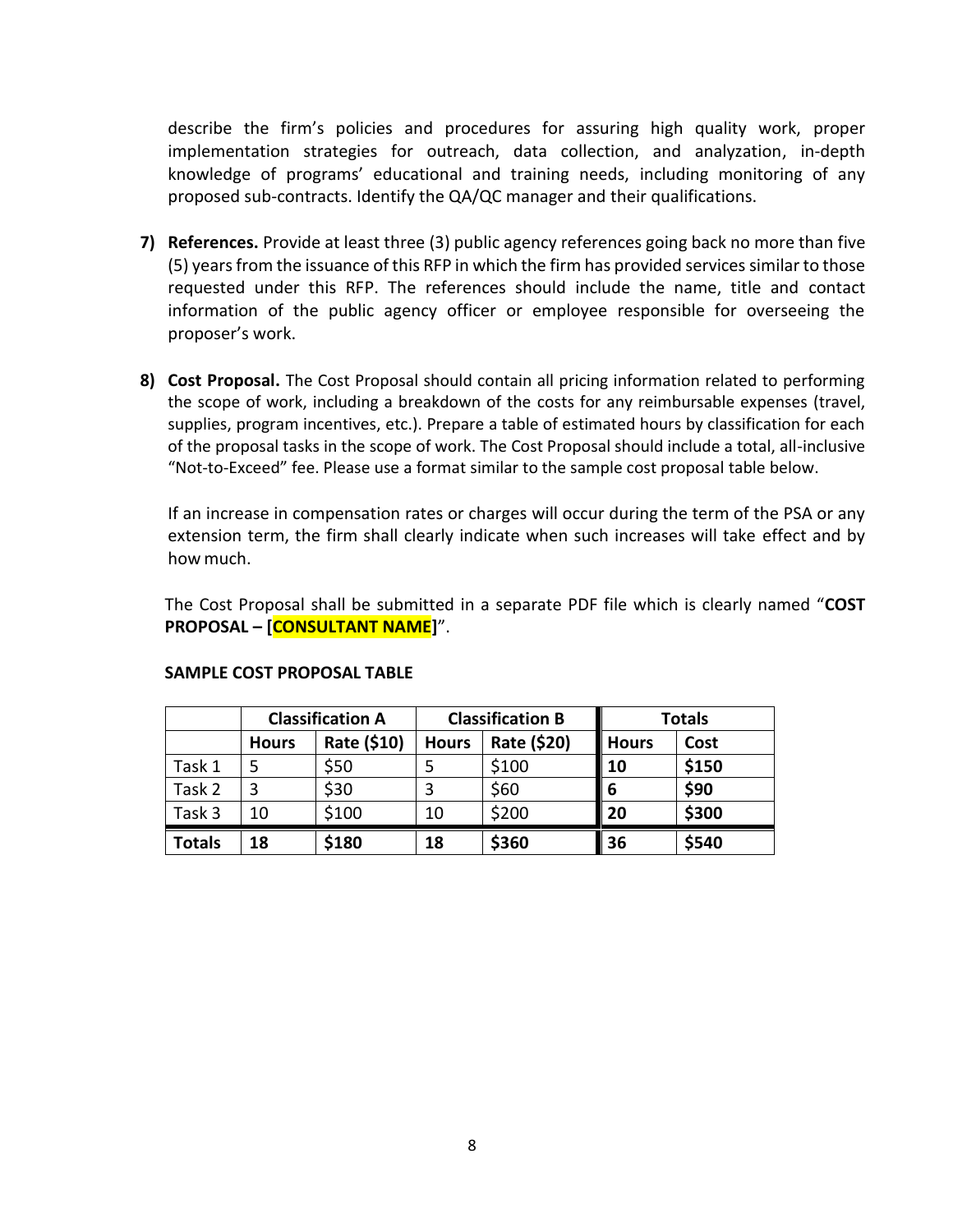## <span id="page-8-0"></span>**4.0 Evaluation Criteria**

Each firm shall be evaluated on the basis of firm's knowledge and experience with implementing a safe route to school program, cost proposal, and compliance with the RFP requirements including the terms of the attached PSA. Each such factor shall be weighted by the City as follows:

| Criteria                                                               | <b>Max Points</b> |
|------------------------------------------------------------------------|-------------------|
| Experience providing similar services with other public agencies       | 20                |
| Proposed staff's experience with services requested in the RFP         | 20                |
| Understanding of the work to be done                                   | 25                |
| Familiarity and experience with Caltrans, State, or Federal procedures |                   |
| Cost Proposal                                                          | 30                |
| Total                                                                  | 100               |

### <span id="page-8-1"></span>**5.0 Selection Process**

A selection committee comprised of City staff will review the qualifications. Firms will be ranked on qualifications and the selection committee may choose to interview several of the top ranked firms. However, at its sole discretion the selection committee may dispense with interviews and select a proposer to perform the work.

### <span id="page-8-2"></span>**6.0 Proposal Requirements**

Proposal must be submitted electronically via PlanetBids. No exceptions to this requirement will be considered. The digital copy of the proposal shall be in Portable Document Format (PDF). Any questions regarding this RFP shall be submitted via PlanetBids by April 4, 2022 at 5:00 pm.

Proposal must be received by or before the Submission Deadline. Proposals that are submitted after the Submission Deadline will not be considered by the City. Submitted Proposals shall be maintained as confidential records of the City up to the Submission Deadline. Firms may withdraw, modify and/or resubmit a Proposal prior to the Submission Deadline but not after. Firms shall be bound to the terms of their Proposal following the Submission Deadline, however, the City, in its sole and absolute discretion, reserves the right to accept post deadline modifications if it is determined that such modifications are in the best interests of the City. The City also reserves the right to waive minor non-substantive informalities or allow the firms to correct them.

**1)** Firms shall be solely and exclusively responsible for all costs incurred in connection with the preparation and submission of the Proposal; demonstrations; interviews; preparation of responses to questions and requests for additional information; for contract discussions; or for anything in any way related to this RFP. The City is not liable for any costs incurred by a Proposal in response to this RFP. Whether or not a firm is awarded a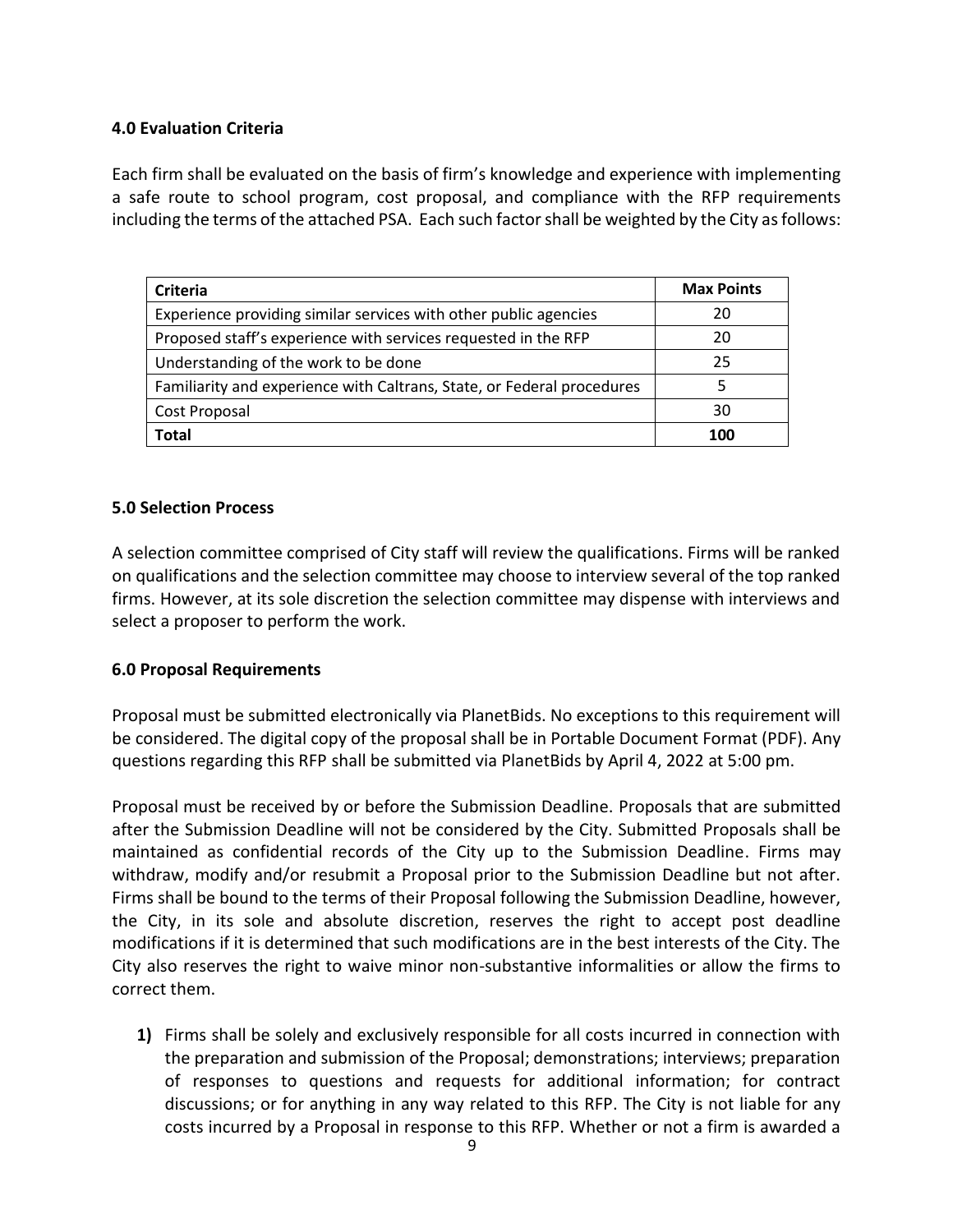contract pursuant to this RFP, no firm shall be entitled to reimbursement for any costs or expenses associated with the firm's participation in this RFP process.

- **2)** Late Proposals will not be considered.
- **3)** The City reserves the right to reject any and all Proposals received as a result of this RFP. The City's potential award of a contract will not be based on any single factor nor will it be based solely or exclusively on the Cost Proposal. If a contract is awarded, it will be awarded to the proposer who in the judgment of the City has presented an optimal balance of relevant experience, technical expertise, quality of service, work history and other factors which the City may consider relevant and important in determining which Proposal is best for the City.
- **4)** The City reserves the right to cancel or modify this RFP. There is no guarantee that the City will award contract.
- **5)** The City reserves the right to investigate the qualifications of any proposer under consideration including proposed subcontractors and parties otherwise related to the proposer and require confirmation of information furnished by a proposer, or require additional evidence of experience and qualifications to provide the services or otherwise discharge the obligations required by this RFP.
- **6)** Following the Submission Deadline, the City, pursuant to the California Public Records Act (Govt. Code Section 6250 et seq.) reserves the right to make copies of all submitted proposals available for inspection and copying by any interested member of the public, except to the limited extent the City determines that any information contained in a proposal is legally privileged under the California Public Records Act. By submission of a Proposal, proposers acknowledge and agree that their Proposal and any information contained therein may be disclosed by the City to interested members of the public, including other proposers.
- **7)** The City reserves the right to approve or disapprove of particular subcontractors, joint venture partners, or other proposed team members.
- **8)** The City reserves the right to evaluate responses in terms of the best interests of the City, applying criteria provided in this RFP and any other criteria the City, in its sole discretion, deems pertinent.
- **9) By the submission of a Proposal, each proposer accepts and agrees to execute a written Professional Services Agreement (PSA) with the City in the form attached hereto as Exhibit A,** inclusive of all stated terms and conditions relating to indemnification, required insurance and standard of care requirements. If a proposer is unable to agree to any of the terms or conditions of the PSA in the form attached hereto, the proposer must identify the provision(s) in question and provide an explanation as to why the proposer cannot